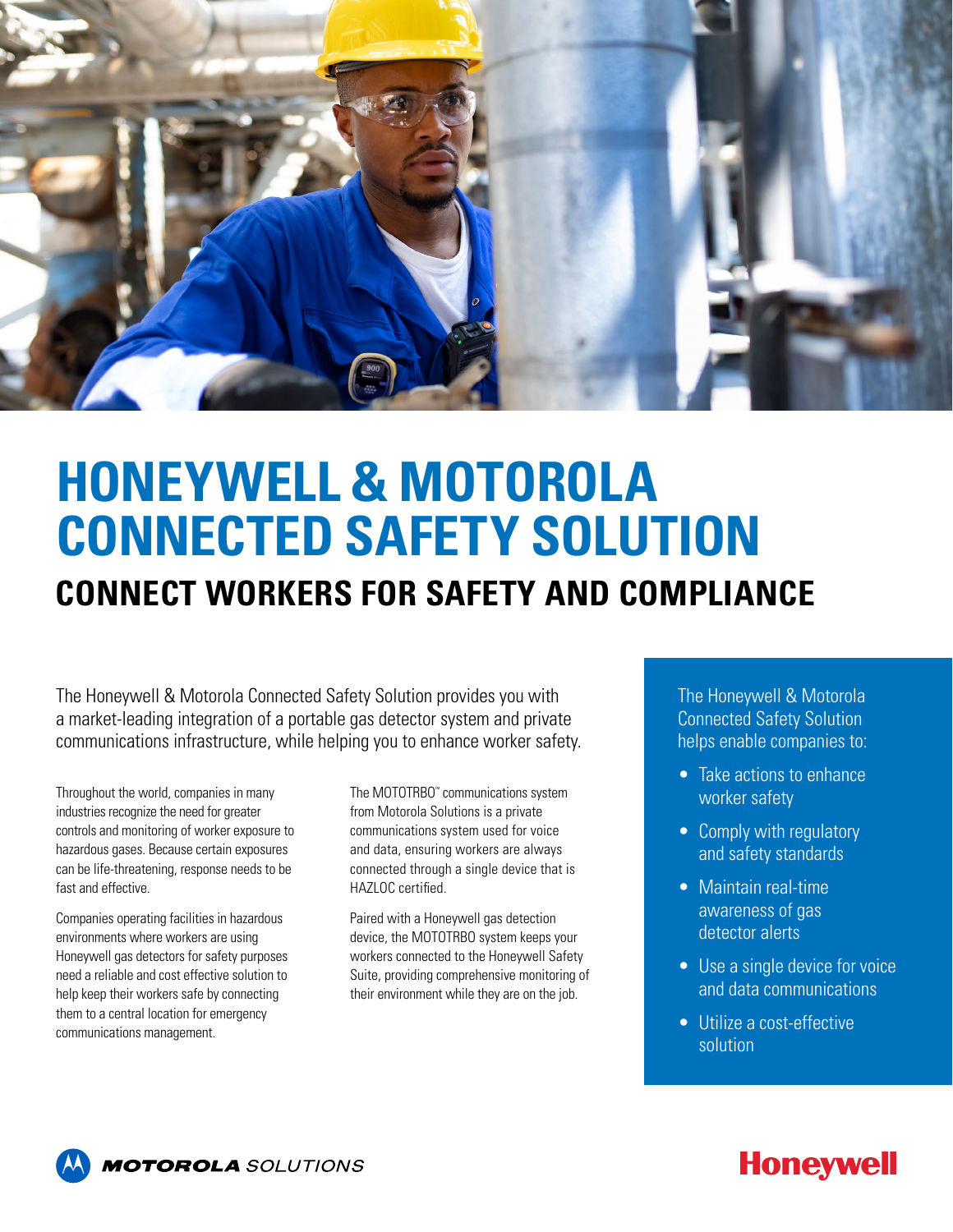# **HOW THE CONNECTED SAFETY SOLUTION WORKS**

The Honeywell Gas Detector communicates with the MOTOTRBO radio via Bluetooth® LE (Low Energy) 4.0 to send alert data. The radio translates the sensor data messages which are sent via the MOTOTRBO communication system and the Motorola Sensor Service API, to the Honeywell Safety Suite application. The Safety Suite application cascades the alerts to other radios on the network.



## **COMPATIBLE SYSTEMS & DEVICES**

|             | <b>HONEYWELL PORTABLE GAS DETECTORS</b> | <b>MOTOTRBO RADIO MODELS</b> |           |             |                   |
|-------------|-----------------------------------------|------------------------------|-----------|-------------|-------------------|
| SINGLE GAS  | MULTI-GAS                               | <b>NA</b>                    | LACR      | <b>EMEA</b> | APAC              |
| ToxiRAE Pro | MicroRAE                                | XPR 7550e                    | DGP 8550e | DP 4601e    | XiR P866i         |
| BW" Solo    | MultiRAE Lite                           | XPR 7580e                    | DGP 5550e | DP 4801e    | <b>XiR P8628i</b> |
|             | BW <sup>"</sup> Icon                    | XPR 7580e IS (Canada)        |           |             |                   |
|             | BW" MicroClip Series XL*                |                              |           |             |                   |
|             | BW <sup>*</sup> MicroClip Series X3*    |                              |           |             |                   |
|             | BW" Max XT II*                          |                              |           |             |                   |
|             | BW" Ultra                               |                              |           |             |                   |

\* Requires BW Connect